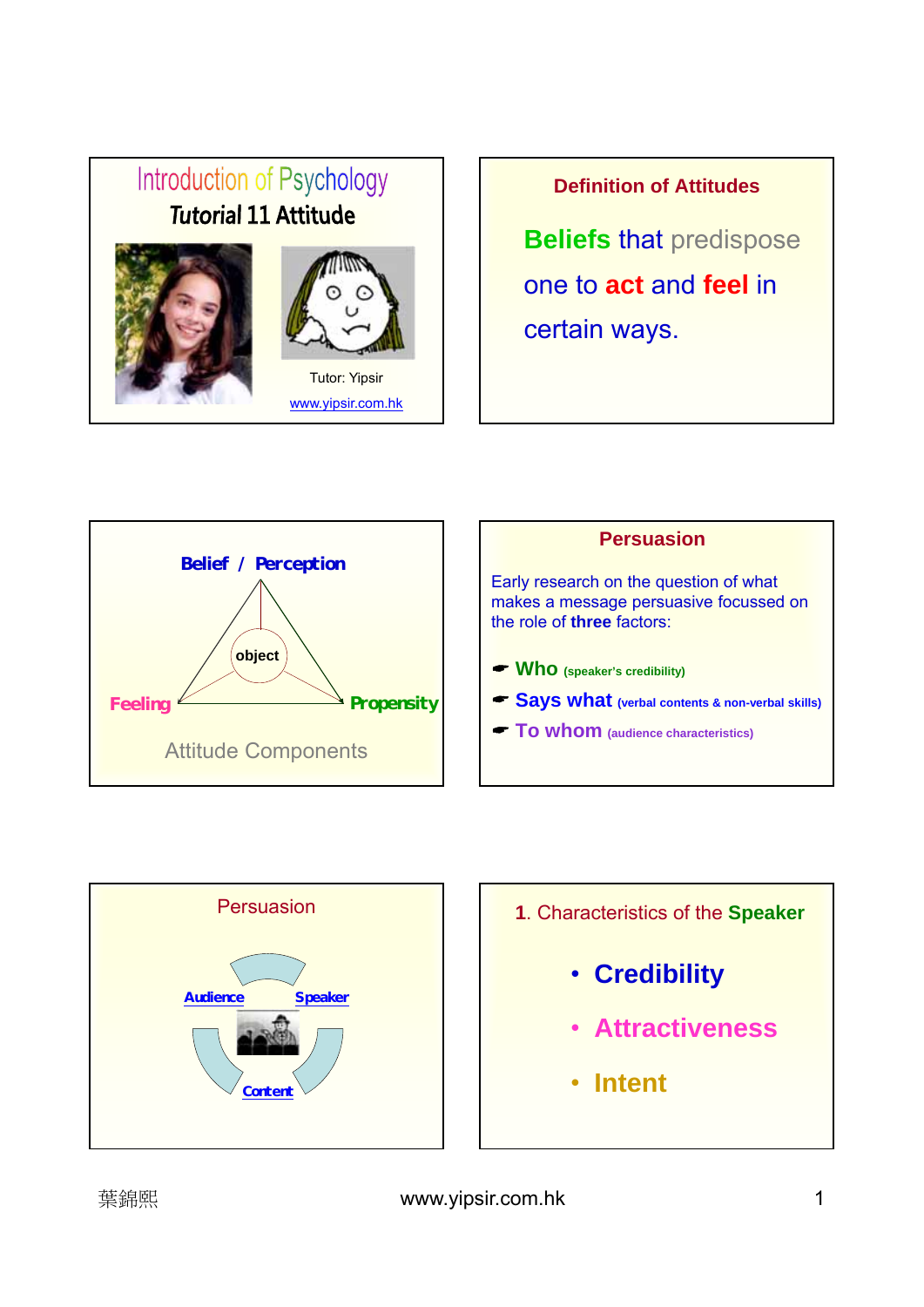# Credibility - Authority

- 1. A man could increase by 350% number of pedestrians who would follow him across the street simply by wearing a suit and tie.
- 2.  $\rightarrow$  Dressing style is of paramount importance for a salesman.



# **Building your credibility**

#### 1. Reputation

- Use Examples or statistics to show company credibility
- Use personal credibility: networking, Christianity

### 2. Dynamism (活力)

- Pay attention to physical appearance – Body language count even seriously
- $-$  Like you  $→$  like your products / service
- 愛屋及烏效應

#### 3. Expertise

- Show professional knowledge and pass success to the customers.
- 4. Others reference / social validity
	- Other customers endorse the products / service

- **2.** Characteristics of the **Message**
	- **Message framing (status, uniqueness...)**
	- **Two-sided arguments**
- **3.** Characteristics of the **Audience**
	- **age,**
	- **income,**
	- **social class,**
	- **occupation &**
	- **their preferences**

Some Persuasion techniques





- 1. Elaboration Likelihood Model (ELM) *Petty and Cacioppo*
- 2. Two routes can be used to persuade paino, nutrient
	- Central: relies on facts, figures, and thought. Changes tend to be more permanent due to effortful processing.
	- Peripheral: attempts to persuade you without thought occurring. Relies on emotion. Leads to superficial and temporary change.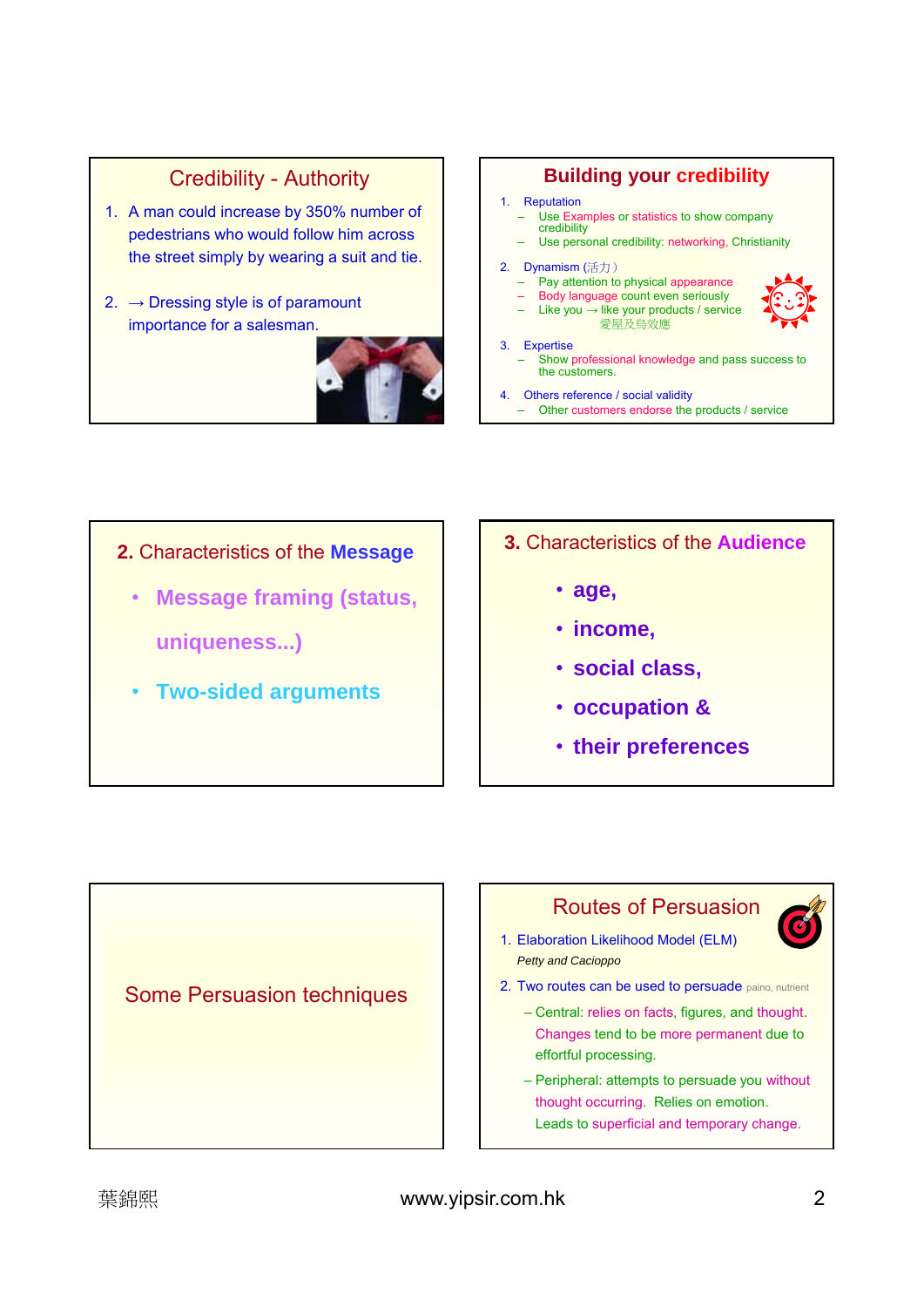| <b>Statistical evidence</b> |                                   |
|-----------------------------|-----------------------------------|
|                             | $"304"$ "<br>63888880"<br>EB-GD88 |
| 3230 - 5200<br>【网络类型】       | GSM900/1800/1900MHz/GPRS          |
| 【尺寸体积】                      | 97.5×49×23mm/89cc                 |
| 【手机重量】                      | 103克                              |
| 【手机颜色】                      | 淡金色                               |
| 【标准配置】                      | 700mAh                            |
| 【通话时间】                      | 96-420                            |
| 【待机时间】                      | 75-220                            |
| 【特殊说明】                      | 11                                |
| 【上市时间】                      | 2002年11月                          |







**hp officejet 5110** 多合一事務機• 外型纖巧的多合一 產品, 備有先進的傳真功能藉使用 office jet 5110 工 作更多, 創作更

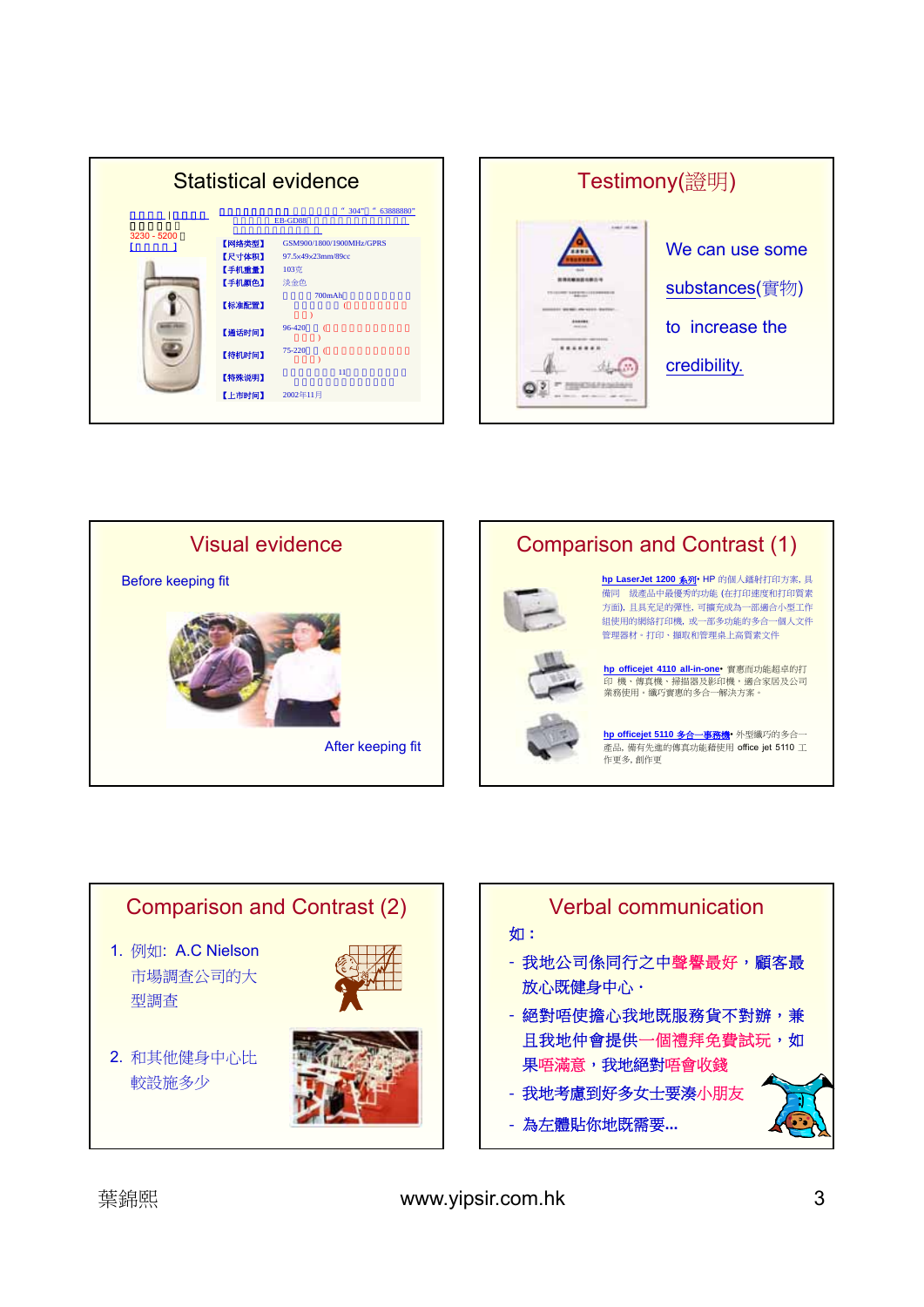# Other skills

- 1. Foot-in-the-door technique
- 2. "Poor product first" strategy
- 3. VIP discount  $\rightarrow$  respect  $\rightarrow$  esteem booster
- 4. Intensify your uniqueness / strength (decoration, view, peripheral service, support service, after-care service)
- 5. Downplay opponents' weakness

### An overview of persuasion techniques

- 1. Central route (appeal to information) 11. Body language 2. Peripheral route
- (appeal to emotion) 3. Salesman's credibility
- (expertise, genuiness) 14. Downplay opponents' 4. Statistical evidence
- 5. Comparison and
- **Contrast**
- 6. Social Validation
- 7. Emotional Security
- 8. Foot-in-the-door
- 9. Snow ball technique
- 10. Attractiveness
	-
- 12. Two-sided arguments
- 13. Intensify your uniqueness
	- weakness
- 15. Scarcity
- 16. Price
- 17. Free try 18. Gifts, discount, add-on
- services
- 19. After-sale service

# **Role Play: Persuasion**

- **1. In group, apply the principles of persuasion you learned in the lecture to change other people's ATTITUDE about the product you want to sell.**
- **2. Think of a sales plan and present it to your classmates (who are your target customers)**



Select one of the following products:

- **1. Expensive Disney's educational discs**
- **2. Summer study tours for the kids, local or foreign**
- **3. Mobile phone**
- **4. Digital camera**
- **5. Fitness Centre Membership**
- **6. Facial package**

Application of Persuasion concepts and skills